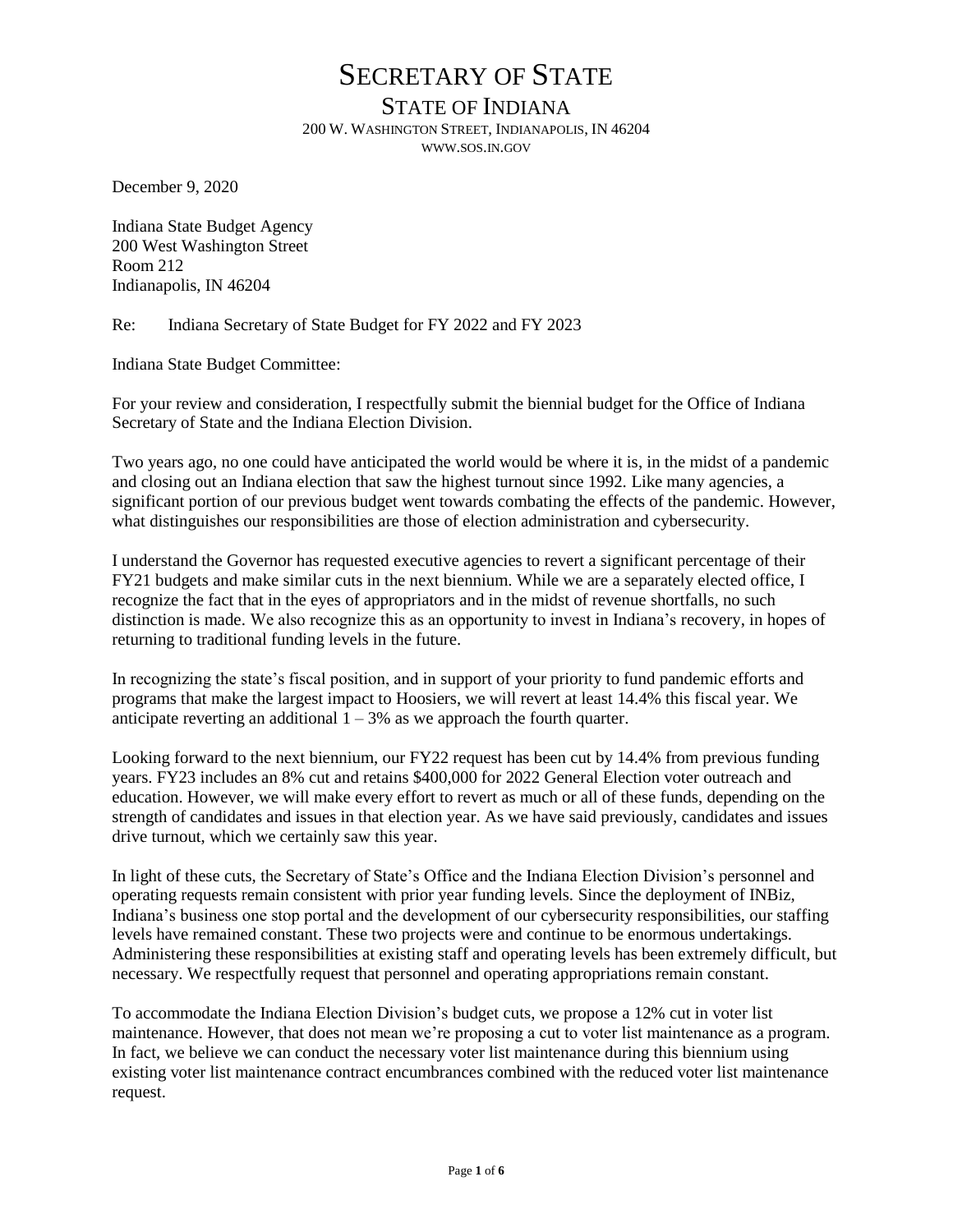STATE OF INDIANA 200 W. WASHINGTON STREET, INDIANAPOLIS, IN 46204 WWW.SOS.IN.GOV

#### **A. REPORT ON THE 2019 ELECTION SECURITY APPROPRIATION**

In 2019, the Indiana General Assembly recognized the need to improve the State's cybersecurity posture, as it relates to elections. In determining the optimal way to protect elections, we identified that the best practice was to secure all state and county technology assets, not just those of the election offices. This strategy was developed based on data that showed election threats commonly originate from within county networks. We saw this activity on state sensors during the 2020 election cycle. To boot, all government offices face the same threats, regardless of segmentation. As a result of this approach, Indiana became a leader in the country's cybersecurity efforts, with praise from both the Department of Homeland Security and Federal Bureau of Investigations.

In this year alone, such investments have funded the detection of known and unknown cyber threats; prevented many cyberattacks instantly; analyzed network traffic, files, and endpoint activity; proactively hunted for advanced threat behavior; and responded to attacks to reduce incident response times. Over the course of 20,000 endpoint and network appliances, and in this year alone, we have blocked over 175,000 alerts, 12,500 of which have been critical to major events attributed to advanced persistent threat actors.

Additional priorities stemming from the 2016 election and serving as a justification for the 2019 capital appropriation, was the replacement of county electronic tabulation equipment. As a result, we managed the deployment of the state's Voter Verifiable Paper Audit Trail (VVPAT) project, which uses postelection audit compatible equipment to promote voter confidence. Pursuant to that request, we committed to equipping at least 10% of our county's electronic tabulation equipment with a VVPAT. With the use of federal and state funds, we were able exceed this goal by replacing or equipping over 30% of this equipment with a VVPAT.

Indiana's unique challenge is that more than half of our counties use electronic equipment produced by MicroVote, an Indiana company. As a result, we developed a "plug and play" VVPAT solution for equipment. This effort cost nearly \$5,000,000 to complete and has only broadened Indiana's risk limiting audit (RLA) reach.

Pursuant to state statute, Indiana's RLA program provides statistical confidence that election outcomes are accurate by manually examining a sample of paper ballots or VVPAT records. RLAs, which are different from candidate challenges and recounts, do not confirm an election outcome is correct, but they have a large chance of detecting anomalies. Thus, the "risk limit" is the largest chance that an incorrect outcome escapes correction. Since 2018, we have, or will shortly complete, pilot RLAs in 11 counties.

Furthermore, we have worked with Indiana University's Center for Applied Cybersecurity Research (CACR), and created partnerships with multiple agencies to promote cyber information sharing, such as the Governor's Council on Cybersecurity, Indiana Sharing and Analysis Center (IN-ISAC), and IOT's Security Operations Center, among others. Through CACR, we helped counties refine and test their elections-specific incident response plans (IRP), while providing guidance to counties for their local level incident response plan development. We are currently working to transition the responsibility of IRP maintenance to the counties.

We have used approximately 75% of the election security capital fund and expect to exhaust those resources within a year. Depending on congressional or other federal funding opportunities, and once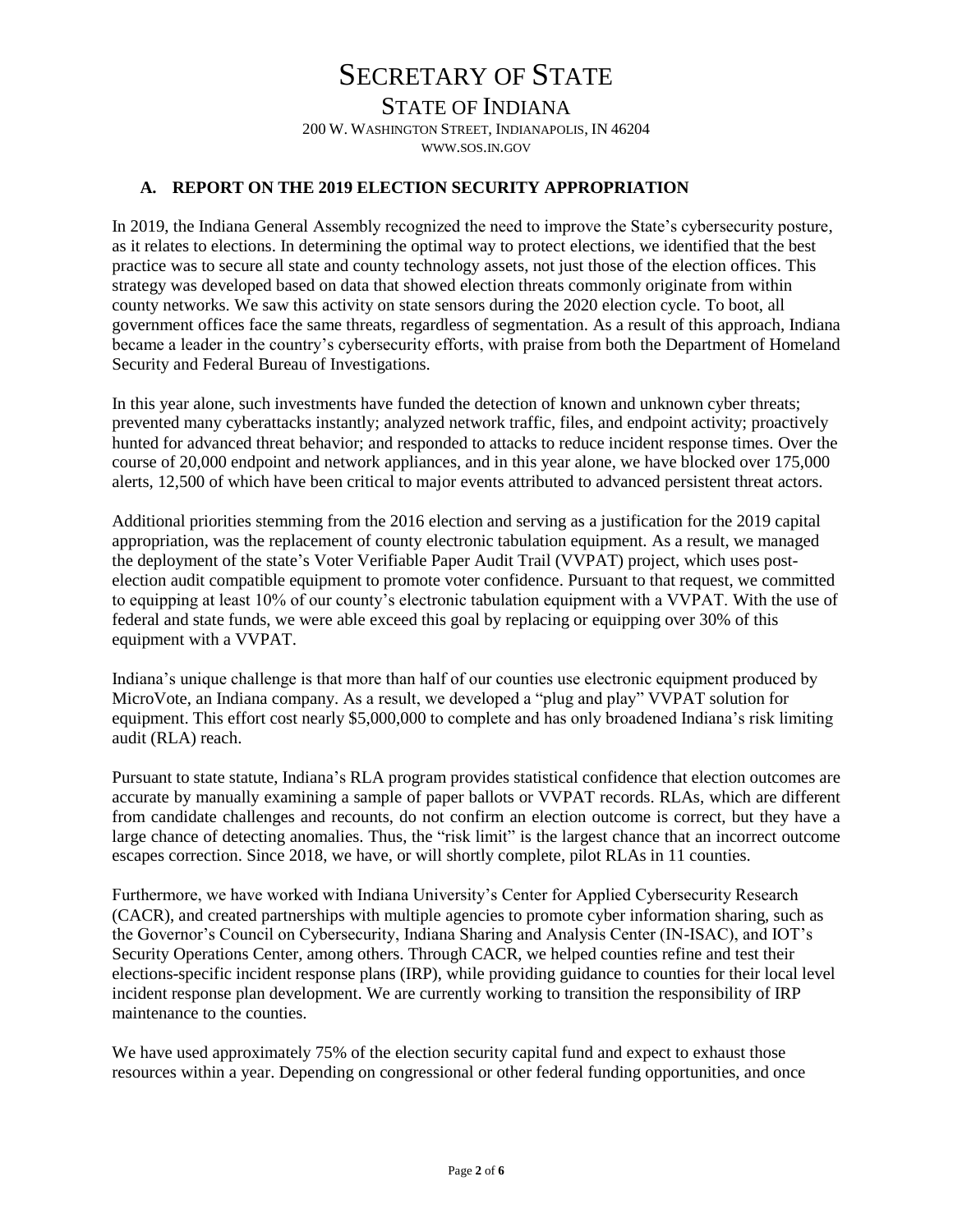## STATE OF INDIANA

200 W. WASHINGTON STREET, INDIANAPOLIS, IN 46204

WWW.SOS.IN.GOV

these funds are exhausted, our dedicated Enhanced Access fund will serve as the future lifeblood of this project.

### **B. ASSESSMENT OF INDIANA'S CYBERSECURITY PROFILE**

In 2016, two states saw their statewide voter registration system (SVRS) breached through phishing emails. To protect Indiana's SVRS, we contracted with a major cybersecurity company to provide a comprehensive, intelligence-based election protection solution. This election protection provides our office and all 92 county offices with at least an initial layer of cybersecurity. Additionally, this program is a nonexclusive solution. It is designed to operate seamlessly alongside current network security providers, and no county is required to replace or renegotiate existing contracts with its current provider. The cybersecurity company we partner with also provides services for the state and a host of federal intelligence agencies. As of the 2020 General Election, we were deployed, in whole or in part, in 84 counties. The program provides the following solutions:

- Expands the scale and expertise of our team with defense analysts tasked with monitoring the statewide environment;
- Improves security, visibility, and response capabilities for user endpoints;
- Increases network detection and blocking of phishing email and lateral threats; and
- Enhances forensic and investigative capabilities for incident response.

Since 2019, at least seven Indiana counties experienced cyber-attacks that resulted in county information being held for ransom, forcing them to choose between paying hundreds of thousands of dollars to retain their files or losing county information. Since its deployment, this program has proven a valuable resource, thwarting attacks not captured by existing county threat detection services. Again, we are on pace to block nearly 200,000 alerts in 2020. Deployment in all counties is vital for the solution to provide maximum protection. If one county is attacked by a malicious actor, the threat is automatically blocked across the state and the relevant, anonymized and actionable intelligence distributed; thereby protecting all counties and Indiana from advance persistent threat actor activities.

While threat detection and security monitoring has proven an effective defense, our office has rolled out several parallel efforts designed to complement larger election integrity efforts beyond the comprehensive cybersecurity scope. Since 2019, we conducted county cyber health checks, which are risk-based assessments used to gauge the overall cybersecurity health of local infrastructure. Additionally, we hosted county election table-top exercises designed to test and improve incident response capabilities. While we had hoped to never use our incident response plans, this practice certainly proved useful in carrying out a successful Primary Election during a pandemic.

### **C. ELECTIONS AND COVID-19**

While the Indiana Election Division is answerable to each of Indiana's major political parties, there is a component of oversight by our office. As the state's Chief Elections Officer, we play a vital role in elections at the state level. Our office, alongside the Election Division, took significant steps in order to conduct both a Primary and General Election, as well as supporting services to counties and voters in the midst of COVID-19. Alongside the Indiana Election Division, we worked closely with county election officials and voters to provide information regarding our response efforts.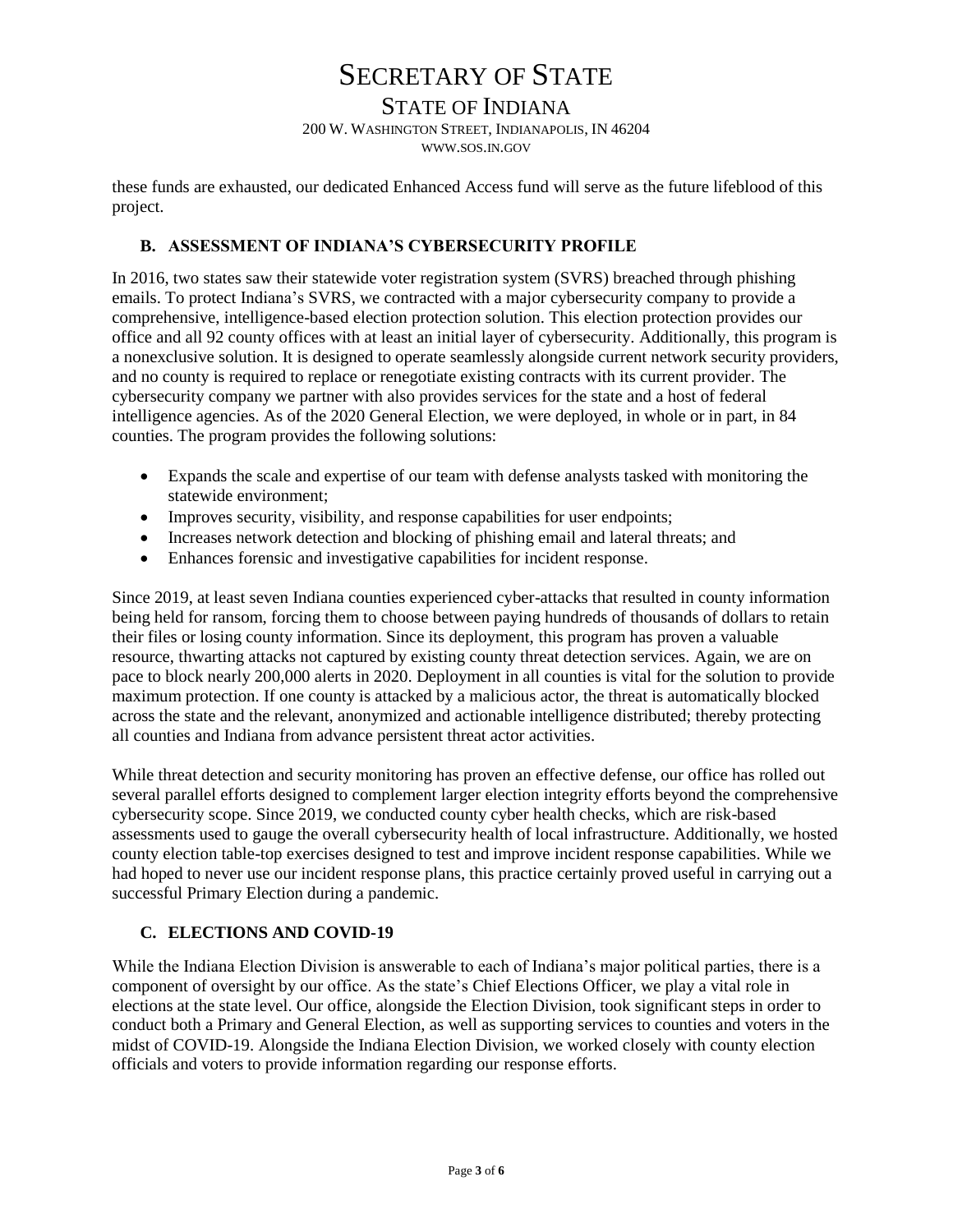## STATE OF INDIANA

200 W. WASHINGTON STREET, INDIANAPOLIS, IN 46204

WWW.SOS.IN.GOV

The Indiana Election Commission passed two substantive orders prior to the 2020 Primary Election. The first order included delaying the Primary Election to June 2, 2020, adjusting all filing deadlines accordingly, introducing no-fault absentee voting for the Primary, and adjusting requirements for county vote centers. Additionally, this order allowed voters to request an absentee ballot online by using their driver's license or social security number, providing an additional layer of convenience and security.

The second order provided a 30-day extension to Order 2020-37 and addressed parameters for in-person voting. Under this order, in-person absentee voting was moved to May  $26<sup>th</sup>$ , requiring counties to have at least one in-person voting location open for one week prior to the Primary Election and provided for only one Saturday of in-person absentee voting on May 30, 2020. This order also allowed counties to operate out of more than one central count location, if necessary, to tally absentee ballots and accommodate social distancing guidelines.

To ensure in-person voting was as safe as possible, we supplied all 92 counties with personal protective equipment (PPE) for the Primary and General elections without disrupting traditional first responder supply chains. Using federal CARES Act dollars to purchase and ship these items, and working closely with the Indiana National Guard on distribution, our office supplied the following:

| PPE                  | Primary         | General          |
|----------------------|-----------------|------------------|
| Gloves               | 300,000 pairs   | 2,602,000 pairs  |
| Hand sanitizer       | $5,000$ gallons | $10,000$ gallons |
| Surface disinfectant | $5,000$ gallons | $1,700$ gallons  |
| Face shields         | 25,000 shields  | 12,000 shields   |
| Face masks           | 200,000 masks   | 1,108,000 masks  |
| Microfiber towels    | 70,000 towels   | 102,000 towels   |
| Sneeze guards        | 3,100 units     | 1,800 units      |
|                      |                 |                  |

We also used federal CARES dollars to engage in a robust voter outreach campaign, informing voters of voting options and recruiting poll workers. The remaining CARES dollars were used to reimburse counties for qualified expenses related to COVID, such as additional absentee materials or personnel costs. We have approximately \$1,200,000 in CARES funds remaining after the election. We expect to award the balance to counties who have applied for election related reimbursements by the end of this year, as required by the federal grant.

Despite the restrictions of the pandemic, we were rewarded with high voter turnout. The Primary saw 1,084,429, or 24% of eligible voters, turnout (roughly half did so by absentee). The General saw 3,068,625, or 65% of eligible voters, which is the highest turnout since 1992. For reference:

| Year | Turnout          | % In-Person      | %Early/Absentee  |
|------|------------------|------------------|------------------|
| 2020 | 65\% (3,068,625) | 39% (1,202,003)  | 61\% (1,867,577) |
| 2016 | 58% (2,807,676)  | 67\% (1,873,281) | 33\% (934,403)   |
| 2012 | 58% (2,663,368)  | 78% (2,072,974)  | 22\% (590,445)   |
| 2008 | 62\% (2,525,895) | 76\% (1,924,718) | 24\% (601,177)   |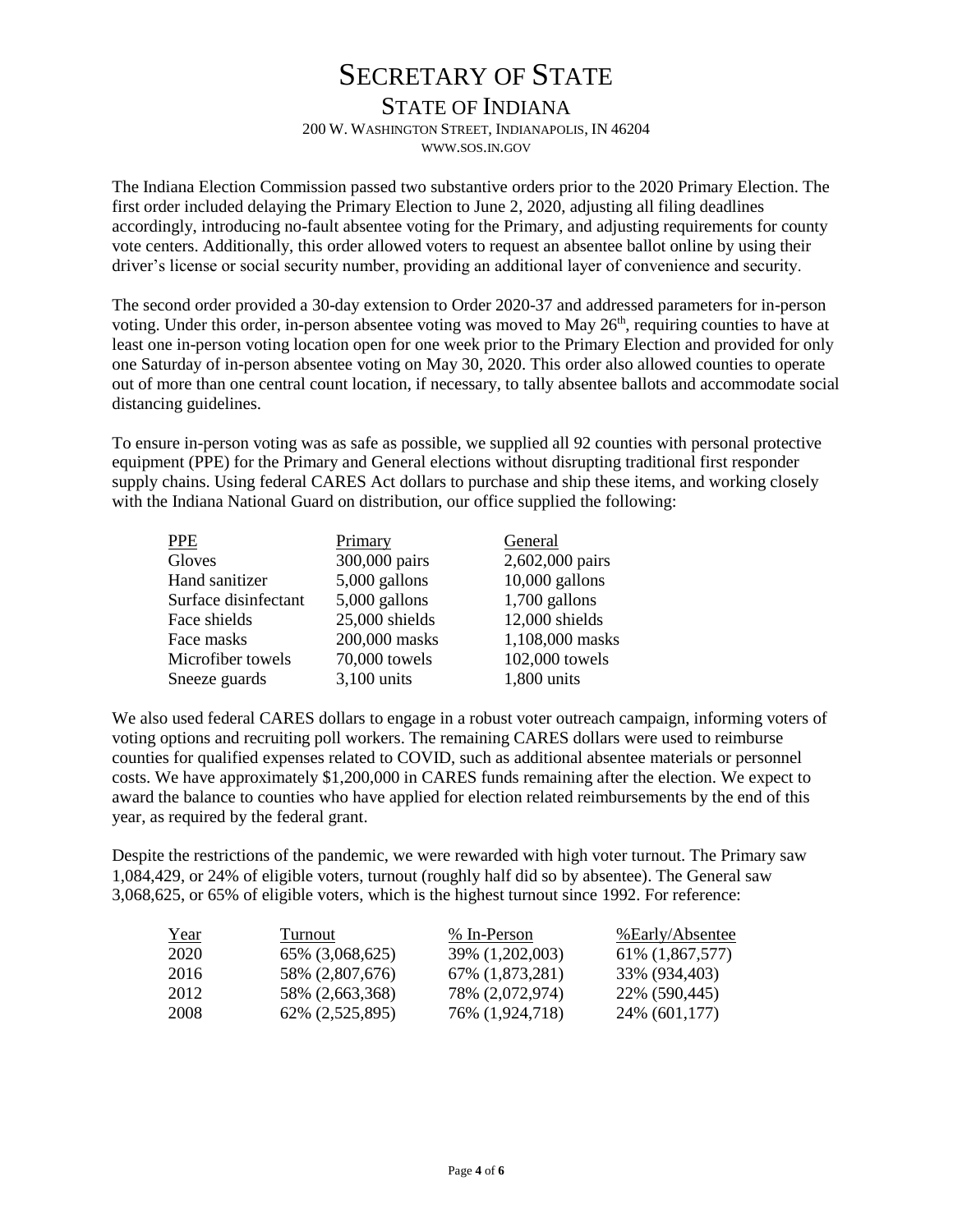STATE OF INDIANA 200 W. WASHINGTON STREET, INDIANAPOLIS, IN 46204 WWW.SOS.IN.GOV

#### **D. BUSINESS SERVICES DIVISION AND INBIZ COVID-19 RESPONSE**

In 2013, the Legislature appropriated \$9,200,000 in capital funding to support the development of a Business One Stop system for Indiana. Now known as INBiz, the system launched in April 2016, and has made significant milestones since. To date, INBiz has over 535,000 active users with an average of 500 – 600 new users per day, over 463,000 online Secretary of State filings submitted (YTD), over 66,000 new business registrations (YTD), and an average customer satisfaction rate of 94%.

Initially, INBiz was designed to help Hoosier business owners easily register, start, and expand their business, as well as ensure they are compliant with state laws and regulations. While INBiz still continues to make it easier for Hoosiers to do business in Indiana, it has evolved beyond our original vision by providing over 70 online services, cutting red tape, and proving to be immensely valuable in our COVID-19 response.

As state governments declared states of emergency and businesses were shutting their doors, Hoosier business owners were able to combat job loss, navigate unemployment, seek entrepreneurial guidance, and ultimately maintain momentum on the path back to normalcy through INBiz. The Business Services Division staff and INBiz project management team were required to work remotely in conjunction with Governor Holcomb's emergency order. Such an unprecedented and necessary disruption to daily operations halted other states' processes. However, the INBiz back-end allowed staff to process work remotely though online work queues. Because of INBiz, our Business Services Division did not experience any lapse in service to our constituents.

In contrast to other states that did not have the investment in technology, which crippled business owners and hurt local economies, we continued to process business filings and reinstatements in real-time. Hoosier business owners were able to continue registering with the office, make changes to business registration filings, and pay annual filing fees, among many other activities. When compared to 2018 and 2019 filing volumes, the numbers showed no impact to average INBiz online filing numbers.

As information changed and was updated frequently, the INBiz Call Center was able to provide renewed information and resources to concerned business owners. Even if a request fell outside the scope of INBiz (i.e. PPP loans), the INBiz Call Center was well equipped to provide accurate and sufficient information. The INBiz Call Center remained well above the industry standard for first contact resolution.

Per state law, remote notary functionality and continuing education became a requirement set to be available to the public by July 1, 2020. While the program was on track to launch as scheduled, the Business Services Division expedited this process to offer remote notary capabilities by March 31, 2020. As the world was shifting to a remote platform in the wake of COVID-19, the Business Services Division launched the remote notary online application process which allowed documents to be notarized via twoway audio/visual communication.

#### **E. AUTO DEALERS SERVICES DIVISION COVID-19 RESPONSE**

The Auto Dealer Services Division is responsible for those that make, sell, or destroy a vehicle within the state. This past spring, with BMV branches closed, consumers were unable to get temporary plates. Our office extended the expiration date of 135,754 interim plates by an additional 60 days, making the plate